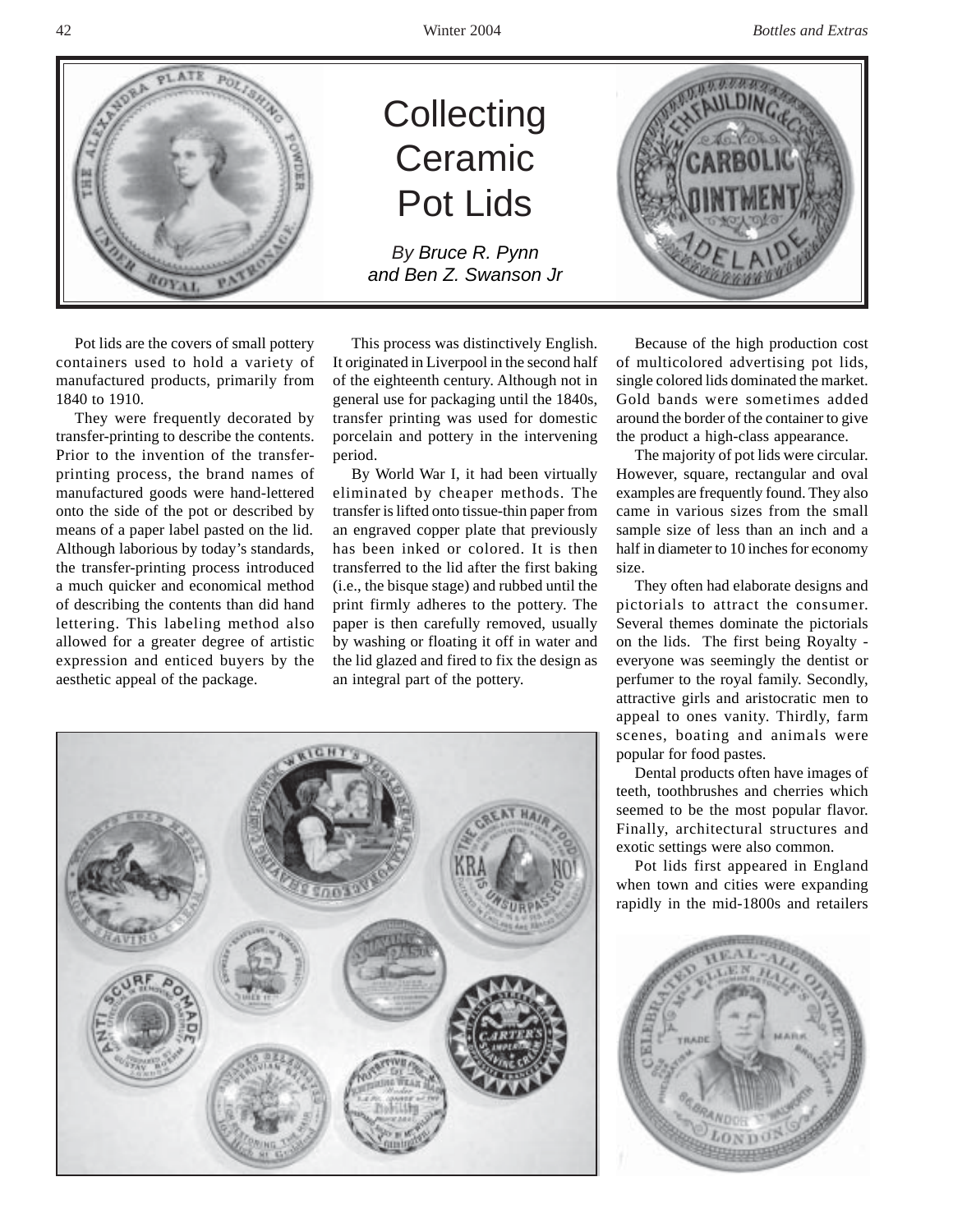## *Bottles and Extras* Winter 2004 43

produced a number of household commodities for domestic use or consumption. The wide variety of products such as bear's grease, toothpaste, cold cream, salves and ointments or cure-alls, edible pastes and shaving cream were packed in earthenware pots with printed lids and advertising.

The pot and lid were eventually consigned to the dustbin and then off to the local dump. Pot lids are excavated from Victorian and Edwardian dumps (often called tips) by collector-diggers. Diggers often have to do extensive library research to find old tips and are largely responsible for the intense interest in these lids.

Ambitious retailers found the glazed earthenware lids as a useful means of advertising themselves and their commodities. They were used until the first world war when more economical packaging techniques evolved, such as collapsible toothpaste tubes, tins and cardboard boxes or glass containers.

Toothpaste became the major product associated with these pots, just as today it is the main product associated with tube packaging, and was the most popular commodity sold in pots printed with lids.

Interest in keeping teeth clean became popular in the late 17th century and escalated during the 18th. The local druggist, chemist or surgeon dentist all sold tooth powder. Toothpastes came in many flavors such as cherry, areca nut, honeysuckle, orange, tomato, carbolic acid and even odd concoctions like myrrh and borax! Tooth paste was also referred to as tooth powder or tooth soap.

Undoubtedly, the second most popular product packaged in a ceramic pot was cold cream. Hygienic concerns escalated as the expanding social calendars of the